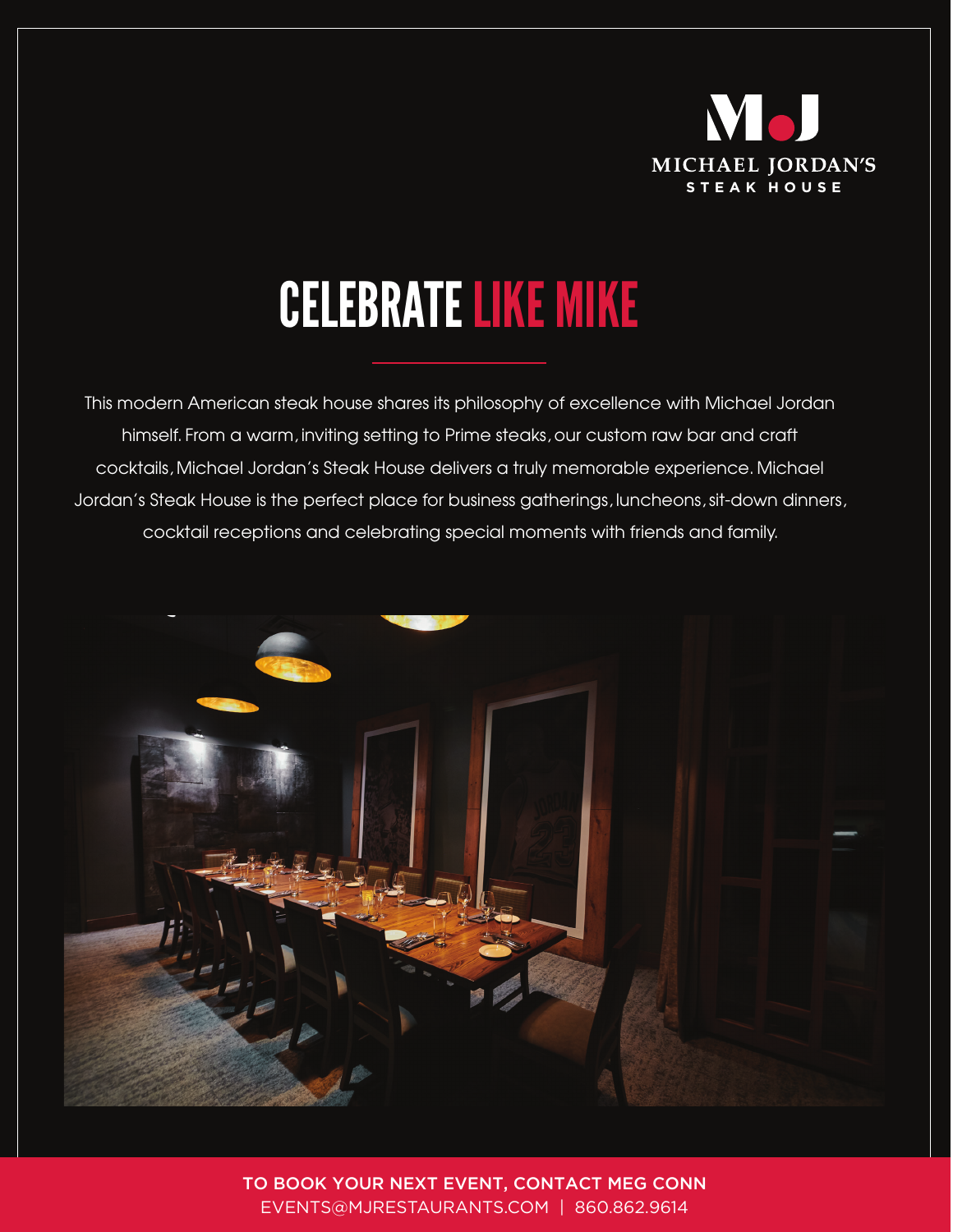

# SILVER PACKAGE

\$80 PER PERSON

#### FIRST COURSE

Served family style

GARLIC BREAD bleu cheese fondue

CAESAR SALAD creamy dressing

#### SECOND COURSE

Served family style

ROASTED CHICKEN marinara, pecorino

PRIME SIRLOIN STEAK roasted tomato butter

GRILLED SALMON grilled asparagus, lemon parsley oil

#### ENTRÉE UPGRADES

The following can be offered to the guest at an additional charge if selected.

FILET MIGNON (+\$ 15)

PRIME NY STRIP  $(+$  $15)$ 

#### SIDES

Host's choice of three sides

YUKON GOLD MASHED POTATOES

CREAMED SPINACH parmesan crust

GRILLED CORN OFF THE COB chipotle lime butter, queso fresco

GREENS SALAD roasted tomato, pickled shallots, radish

#### DESSERT

Served family style CHEF'S ASSORTMENT

TO BOOK YOUR NEXT EVENT, CONTACT MEG CONN EVENTS@MJRESTAURANTS.COM | 860.862.9614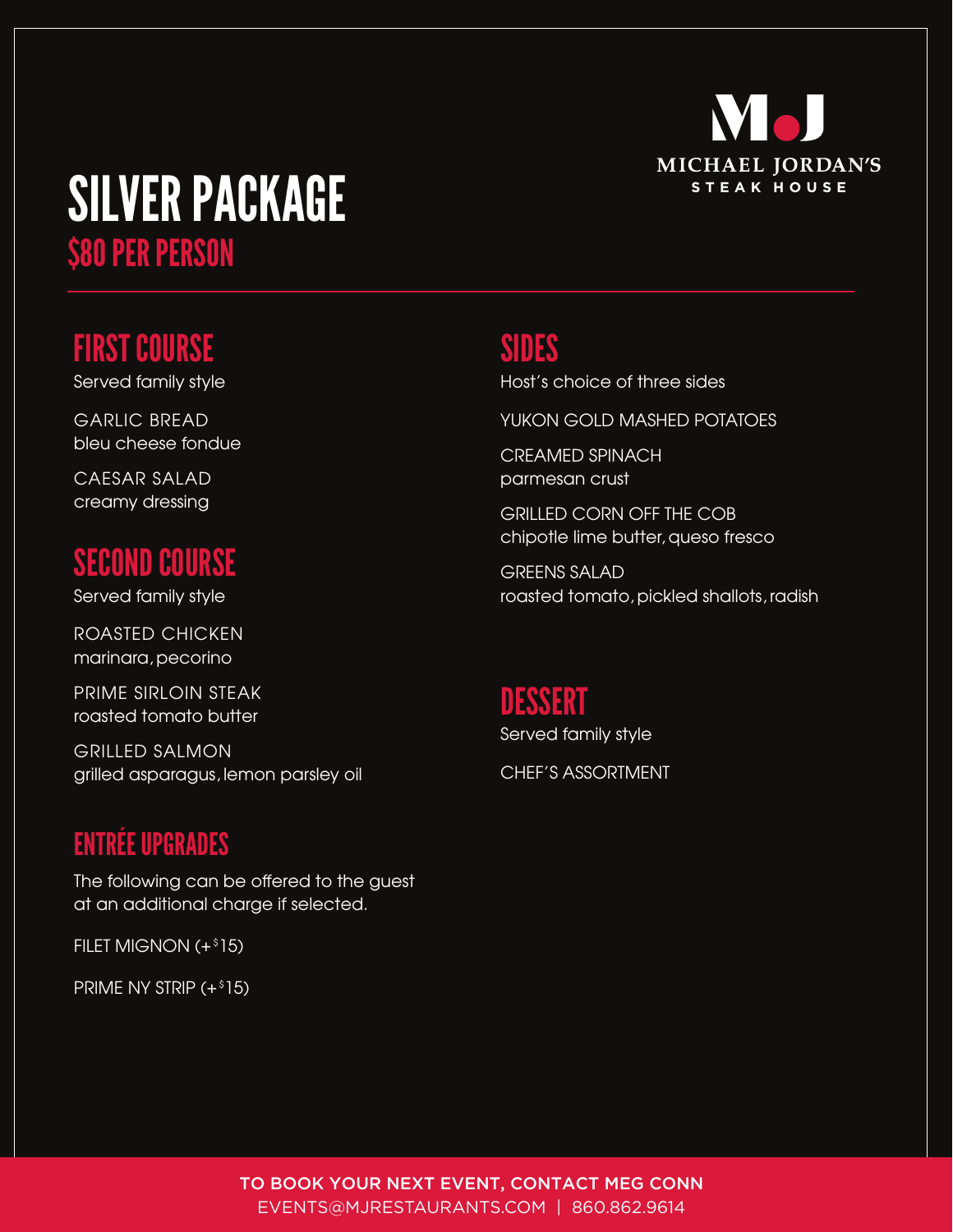### GOLD PACKAGE \$110 PER PERSON



#### FIRST COURSE

Served family style

GARLIC BREAD bleu cheese fondue

CAESAR SALAD creamy dressing

#### SECOND COURSE

Served family style

NUESKE'S DOUBLE SMOKED BACON maple black pepper glaze

WAGYU MEATBALLS pecorino cheese

TUNA TARTARE ponzu sauce, scallions, taro chips

#### ENTRÉE COURSE

Guest's choice of one of the following

ROASTED CHICKEN marinara, pecorino

10oz FILET MIGNON roasted tomato butter

GRILLED SALMON grilled asparagus, lemon parsley oil

16oz PRIME NY STRIP pickled garlic

#### ENTRÉE UPGRADES

The following can be offered to the guest at an additional charge if selected.

12oz AUSTRALIAN WAGYU STRIP (+ \$20)

16oz 45 DAY DRY AGED DELMONICO (+ \$20)

#### SIDES

Host's choice of three sides

CREAMED SPINACH parmesan crust

YUKON GOLD MASHED POTATOES

ROASTED MUSHROOMS

ROASTED ASPARAGUS lemon parsley oil

#### DESSERT

Served family style

CHEF'S ASSORTMENT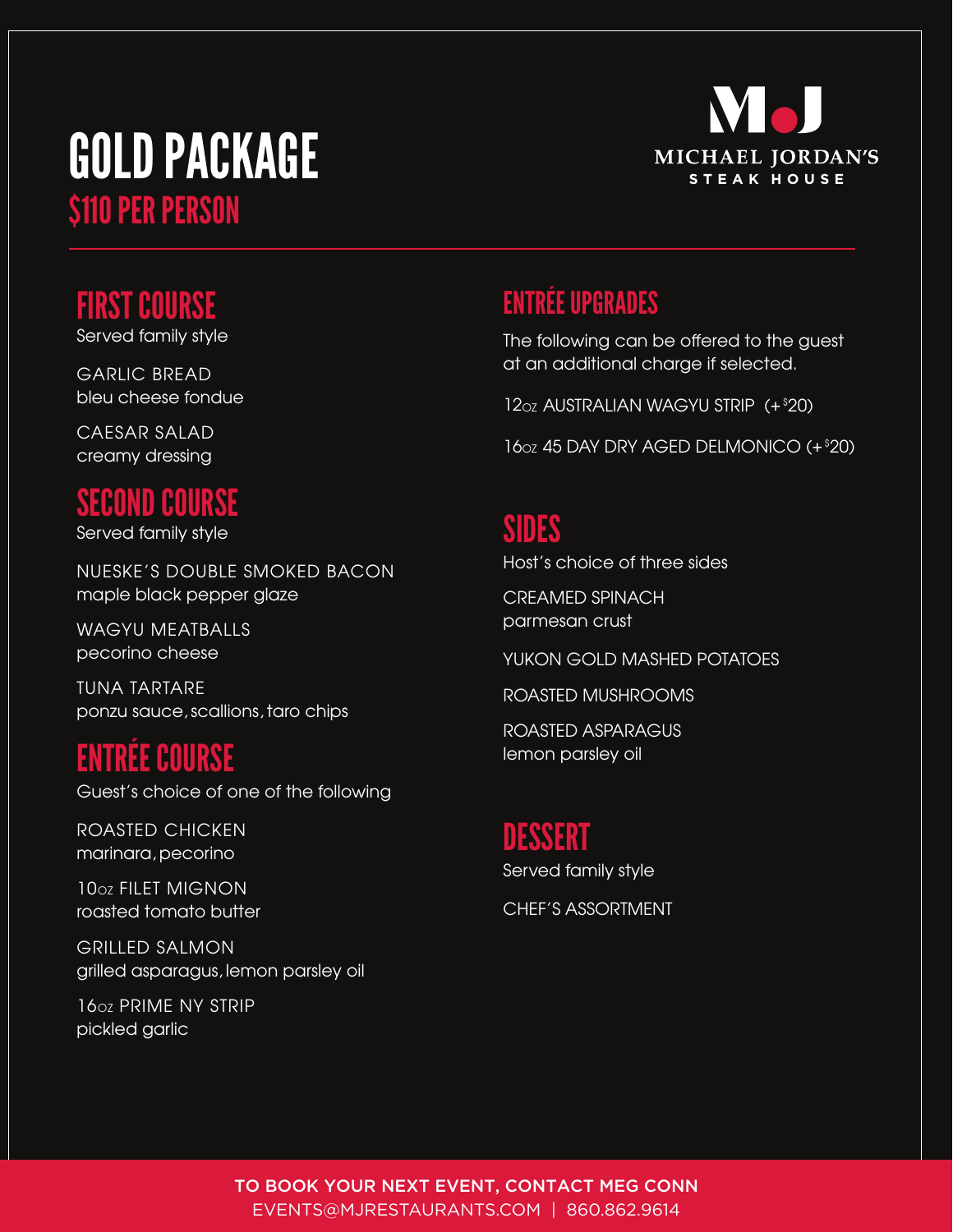

## PLATINUM PACKAGE \$123 PER PERSON

#### FIRST COURSE

Served family style

GARLIC BREAD bleu cheese fondue

CAESAR SALAD creamy dressing

#### SECOND COURSE

Served family style

NUESKE'S DOUBLE SMOKED BACON maple black pepper glaze

TUNA TARTARE ponzu sauce, scallions, taro chips

WAGYU MEATBALLS pecorino cheese

OCTOPUS PLANCHA seasonal preparation

#### ENTRÉE COURSE

Guest's choice of one of the following

ROASTED CHICKEN marinara, pecorino

GRILLED SALMON grilled asparagus, lemon parsley oil

SEARED SCALLOPS garlic sautéed spinach, leek cream sauce

18OZ PRIME RIBEYE STEAK creole pickled onions

10oz FILET MIGNON roasted tomato butter

12OZ AUSTRALIAN WAGYU shishito au poivre

#### ENTRÉE ADD ON

 $60z$  TIGER SHRIMP  $(+$ \$15) HALF MAINE LOBSTER MP GRILLED ITALIAN SAUSAGE (+\$10) 3 SEARED SCALLOPS (+\$18)  $2oz CRAB$  OSCAR  $(+$ <sup>\$18</sup>)